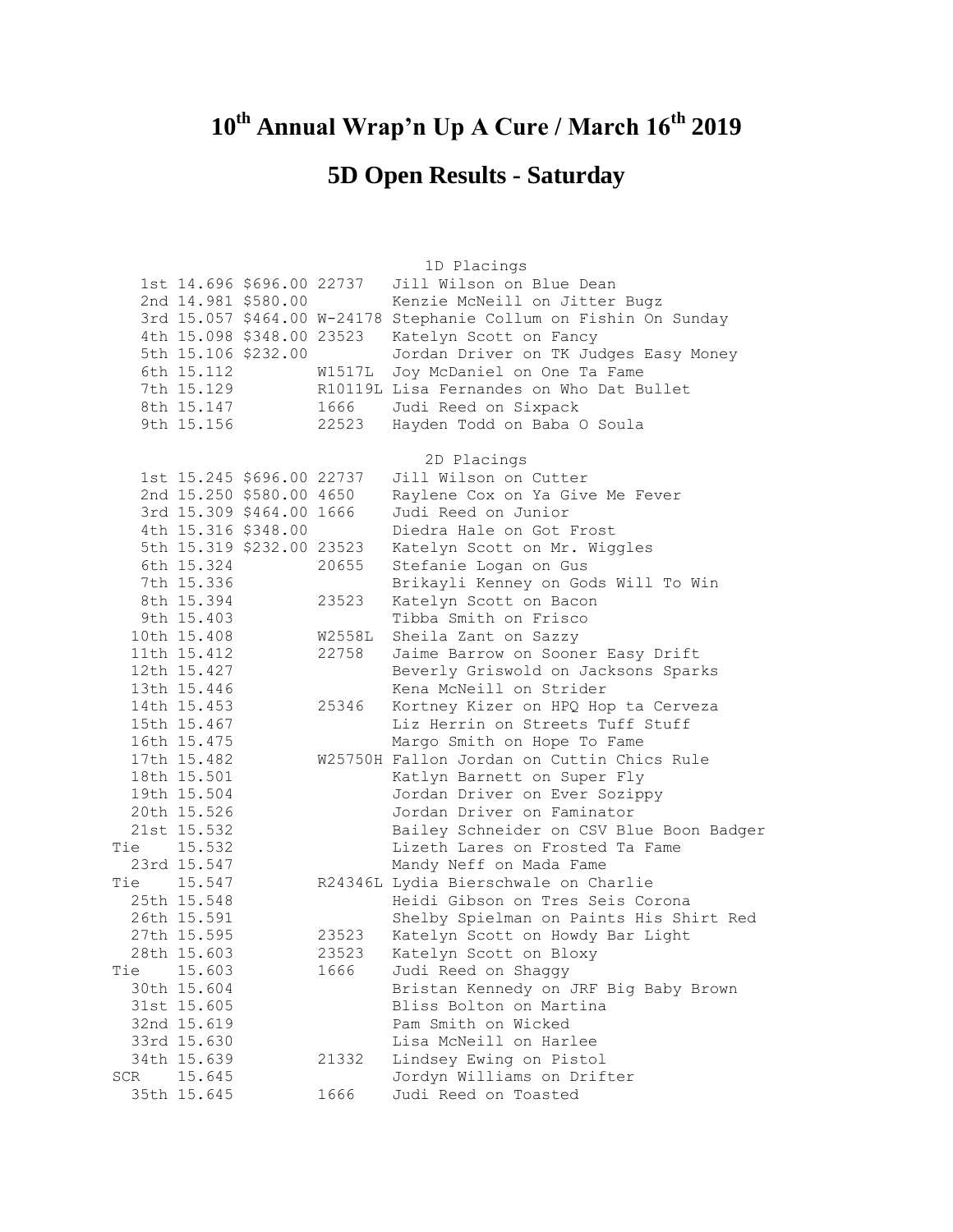Tie 15.645 Jordyn Williams on Lee Velvet Star 38th 15.658 Preslie Reid on Kamikaze Kate 39th 15.671 Bailey Schneider on Ms Firewater Freckle Tie 15.671 Jana Bean on Destis Famous Rebel 41st 15.674 Madison Bean on Peanut 42nd 15.683 Jana Bean on Dash Ta Freedom 43rd 15.687 Kashley Seitz on This Pockets Famous 3D Placings 1st 15.698 \$696.00 Heidi Gibson on You Sexy Fame 2nd 15.705 \$580.00 Caden Wilson on EN Skips Firewater 3rd 15.722 \$464.00 Becky Jezek on Flash Zoom 4th 15.732 \$348.00 Ericka Miller on Gracie 5th 15.738 \$232.00 Kendra Hurley on Georgia 6th 15.739 R10119L Lisa Fernandes on Playboy Amigo<br>7th 15.764 Dawn Brewer on Myth Buster 7th 15.764 Dawn Brewer on Myth Buster<br>8th 15.766 Blle Cole on VF Blazing Lig 8th 15.766 Elle Cole on VF Blazing Lights Kasie Logsdon on KN Tip N Run 10th 15.800 Jeanette Scott on Berttie 11th 15.816 Mandy Neff on Split Moon Marty 12th 15.818 21332 Lindsey Ewing on Bama 13th 15.833 R10119L Lisa Fernandes on Jess My Color 14th 15.860 Shawna O'Neill on Instant Pearl 15th 15.871 Rikki Jones on Shatz 16th 15.879 Shawna O'Neill on VP 17th 15.898 April Gomez on Apenny For A Firewater 18th 15.900 21332 Lindsey Ewing on Roany 19th 15.917 Berkley Hudnall on Taco 20th 15.935 20160 Nikki Wilkins on Parker G 21st 15.939 R4013L Kim Teague on CE Silver Lining 22nd 16.005 April Gomez on Rita Tie 16.005 R4013L Kim Teague on Best Ta Fame 24th 16.007 25346 Kortney Kizer on Cerveza De Mulan 25th 16.011 Kaily Richardson on First Apparition 26th 16.012 W2558L Sheila Zant on Perks Alive Lady 27th 16.021 Trinity Kizer on Bolsa Royal Boonsmal 28th 16.023 Krista Wilson on KW Asmooth Firewater 29th 16.046 Clara McBane on Tony 30th 16.052 Harli Kenney on Nelly 31st 16.056 Sarah Weber on Normas Legacy 32nd 16.086 Jana Bean on Sheza Free Bug 33rd 16.097 W4323H Kirstin Carlson on Rayo La Pantera 34th 16.098 Mason Region on K Cross Peppin Doc 35th 16.109 Bristan Kennedy on Smart Bayou 36th 16.134 Jordan Driver on Kay Cross Chance 37th 16.137 R26285 Laci Weddle on Lil Badgergirl 38th 16.143 Brecklyn Kennedy on Twelve Angels Blue 39th 16.147 Nickie Craig on Twizzle Twist 40th 16.149 Kylee Jordan on Skip 41st 16.165 Colette Wilson on ASAP I Win 42nd 16.171 Dawn Brewer on Take A Shot On Me<br>43rd 16.173 Clarissa Kaphe on Phantasma Fred Clarissa Kaphe on Phantasma Fred 44th 16.174 R245371 Megan O'Neill on Talented Guy 45th 16.180 Rebecca Greer on Shinerbock 46th 16.190 Emma Irwin on Sancho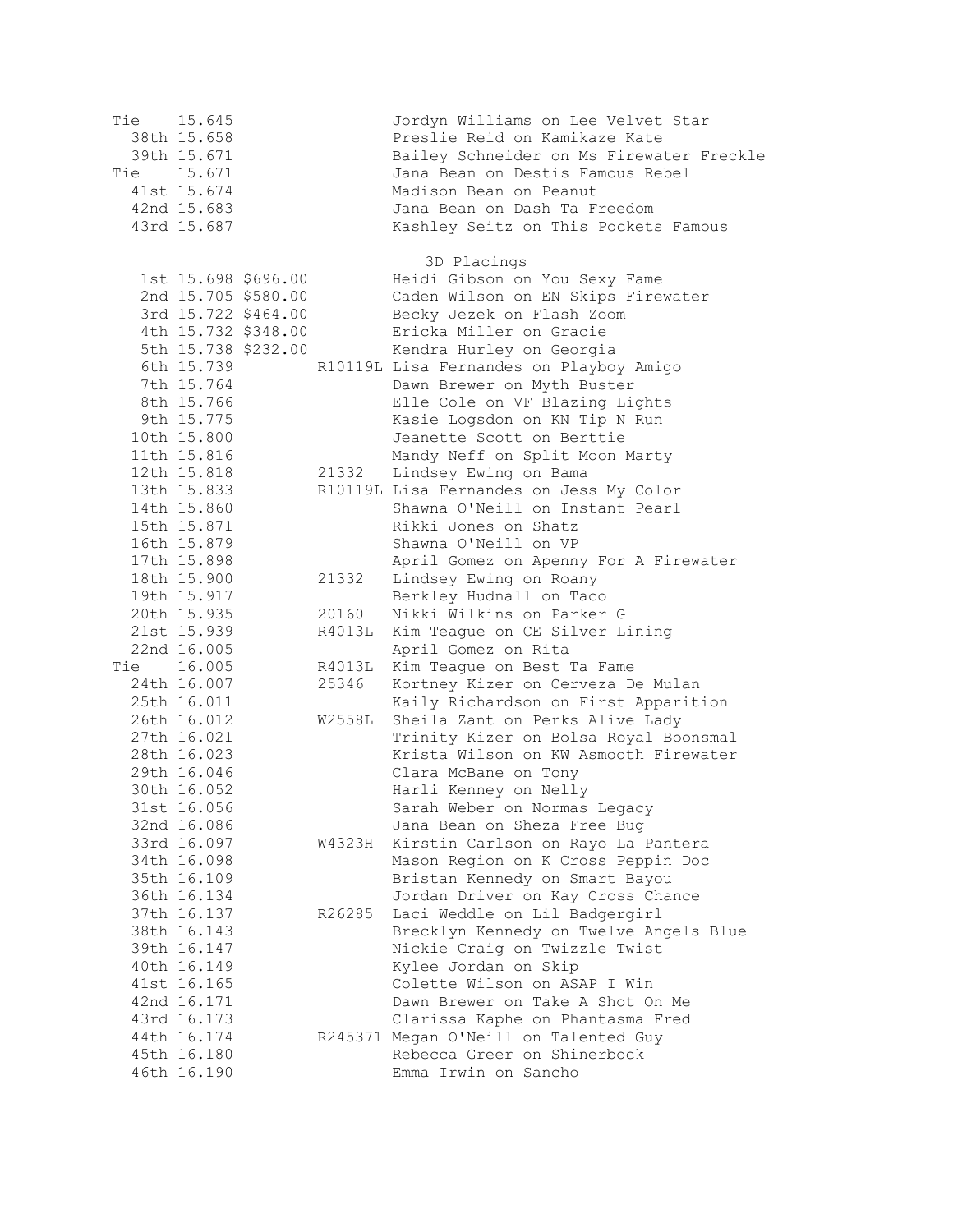| 4D Placings |             |                           |       |                                          |  |  |
|-------------|-------------|---------------------------|-------|------------------------------------------|--|--|
|             |             | 1st 16.206 \$696.00       |       | Rhea McGinnis on Sterlings Princess      |  |  |
|             |             | 2nd 16.218 \$580.00       |       | Sam Watson on FPG Turbo                  |  |  |
|             |             | 3rd 16.224 \$464.00 22523 |       | Hayden Todd on HPQ Smokin Crazy 8        |  |  |
|             |             | 4th 16.238 \$348.00       |       | Keisha Dawson on Freakin Awesome         |  |  |
|             |             | 5th 16.246 \$232.00       |       | Krista Wilson on Reys Muddy Reed         |  |  |
|             | 6th 16.268  |                           |       | Linda Savage on Keep Her Blonde          |  |  |
|             | 7th 16.288  |                           |       | Megan Lingafelter on Idabel              |  |  |
|             | 8th 16.292  |                           |       | Braley Hudnall on Shot                   |  |  |
|             | 9th 16.295  |                           |       | Madalyn Nevarez on Shis Buckeye          |  |  |
|             | 10th 16.309 |                           |       | Jayden Parker on Ima Streakin Mother     |  |  |
|             | 11th 16.310 |                           |       | Rainy Robinson on Jjays Super Famous     |  |  |
| Tie         | 16.310      |                           |       | Colette Wilson on Cowboys Brimmerton     |  |  |
|             | 13th 16.316 |                           |       | Paige Jordan on Moonlight Raid           |  |  |
|             | 14th 16.325 |                           |       | Cathy Davis on Fabulous French Girl      |  |  |
|             | 15th 16.333 |                           |       | Kendall McComb on Smart N Playful Rey    |  |  |
|             | 16th 16.365 |                           |       | Jeanette Scott on Pecan Pete             |  |  |
|             | 17th 16.398 |                           |       | J25867L Cheyenne Rondeaux on Eyesagizzy  |  |  |
|             | 18th 16.409 |                           |       |                                          |  |  |
|             |             |                           |       | Krista Wilson on KN Flingin Butterscotch |  |  |
| Tie 16.409  |             |                           |       | Christi Lehew on Firing For Fame         |  |  |
|             | 20th 16.441 |                           | 315   | Lisa Ogden on Cartegenas Lucky Wasp      |  |  |
|             | 21st 16.448 |                           |       | Ericka Miller on VW Printz Charming      |  |  |
|             | 22nd 16.461 |                           |       | Courtney Taylor-Moose on Ace             |  |  |
|             | 23rd 16.470 |                           |       | Kaycie Kreider on Benson Brown           |  |  |
|             | 24th 16.472 |                           |       | Braley Hudnall on Rebel                  |  |  |
|             | 25th 16.473 |                           |       | Jordan Driver on Pebbles                 |  |  |
|             | 26th 16.483 |                           |       | Saitlynn Hall on April                   |  |  |
|             | 27th 16.497 |                           |       | Kinley Weaver on Troubadour              |  |  |
|             | 28th 16.503 |                           |       | Jamie Wolfe on Cory's Cash               |  |  |
|             | 29th 16.505 |                           |       | Sheila Nevarez on Red                    |  |  |
|             | 30th 16.512 |                           |       | Chezie Parsons on Texas Blue             |  |  |
|             | 31st 16.525 |                           |       | Suzanne Overton on Saints Iced Lady      |  |  |
|             | 32nd 16.530 |                           |       | Kaily Richardson on Estes VooDoo Money   |  |  |
|             | 33rd 16.590 |                           |       | Diana Stark on Extreme Meganser          |  |  |
|             | 34th 16.594 |                           | 20160 | Nikki Wilkins on Flying Streak N Fame    |  |  |
|             | 35th 16.608 |                           |       | Saitlynn Hall on Nick                    |  |  |
|             | 36th 16.620 |                           |       | Caitlin Kilgore on Dat Streakin Bunny    |  |  |
|             | 37th 16.621 |                           |       | Haylie Thompson on Cinnamons Angel       |  |  |
|             | 38th 16.623 |                           | 2015  | Debbie O'Neill on Cadillac               |  |  |
|             | 39th 16.625 |                           |       | Grace Barnett on Nacho                   |  |  |
|             | 40th 16.692 |                           |       | Elizabeth Meech on Zans Zippo Bonanza    |  |  |
|             |             |                           |       |                                          |  |  |
|             |             |                           |       | 5D Placings                              |  |  |
|             |             | 1st 16.699 \$696.00       |       | Tatum Hatfield on Blue Bee Man           |  |  |
|             |             | 2nd 16.721 \$580.00       |       | Brenda Smith on Hollywood                |  |  |
|             |             | 3rd 16.732 \$464.00 2015  |       | Debbie O'Neill on Spice                  |  |  |
|             |             | 4th 16.735 \$348.00       |       | Debbie Kilgore on Dirty Puddin           |  |  |
|             |             | 5th 16.752 \$232.00       |       | Brikayli Kenney on Cruz                  |  |  |
|             | 6th 16.843  |                           |       | Debra Bean on Double L Higgins           |  |  |
|             | 7th 16.858  |                           |       | Ryleigh Timmons on What The Frost        |  |  |
|             | 8th 16.859  |                           |       | Michelle Phillips on One Perfect Day     |  |  |
|             | 9th 16.875  |                           | 315   | Lisa Ogden on TRR Miss Lena Blue         |  |  |
|             | 10th 16.921 |                           |       | Sarah Weber on Flipmia Duke              |  |  |
|             | 11th 16.923 |                           |       | Cathy Davis on Miss JB 0619              |  |  |
|             | 12th 16.935 |                           |       | Cassidey Hegar on Easy                   |  |  |
|             | 13th 16.940 |                           |       | Madalyn Nevarez on Lightning             |  |  |
|             | 14th 16.959 |                           |       | Rhea McGinnis on HotRod                  |  |  |
|             |             |                           |       |                                          |  |  |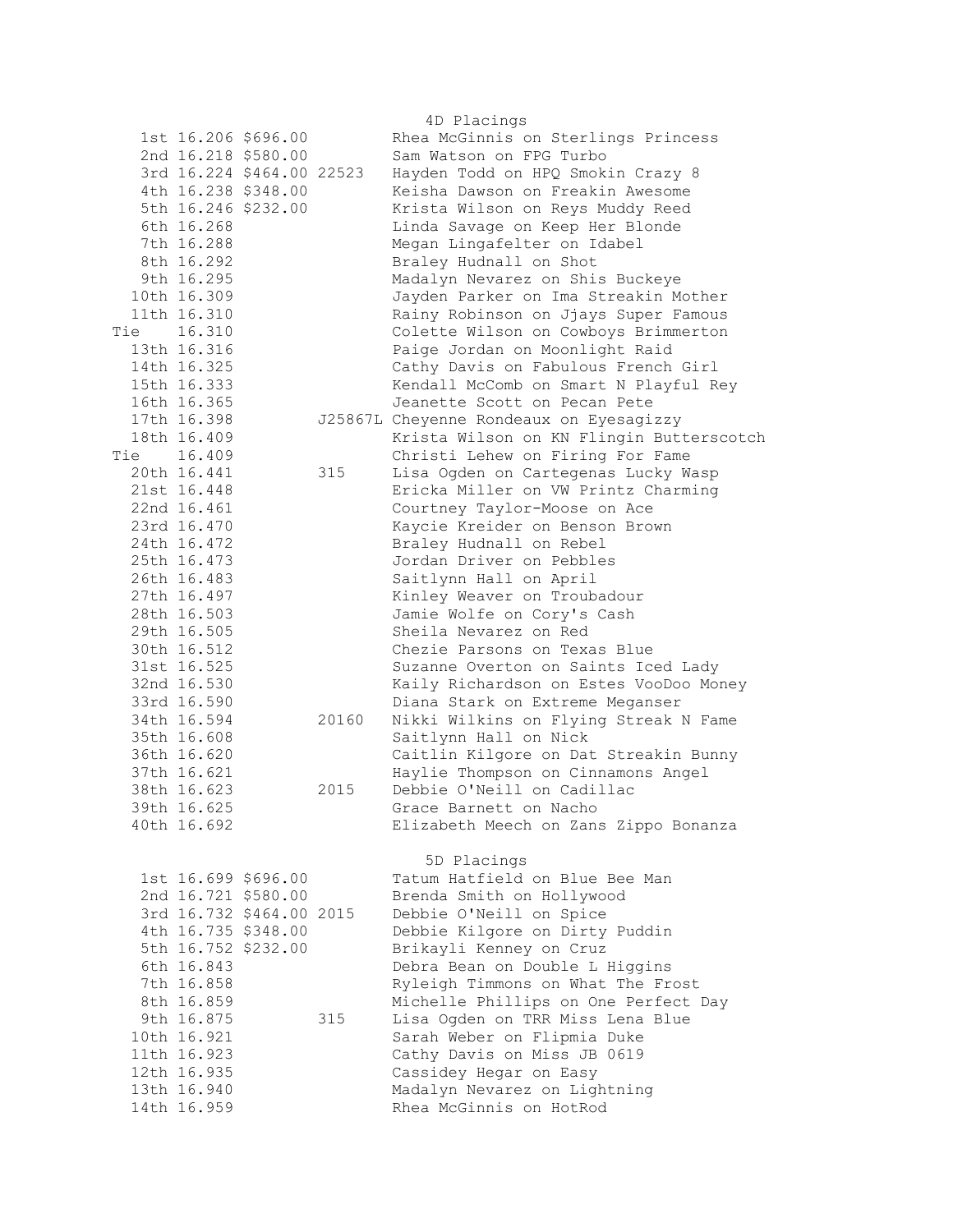|     | 15th 16.962 |        | Deana Eaton on Mr. Jess Black                   |
|-----|-------------|--------|-------------------------------------------------|
|     | 16th 16.971 |        | Brittany Millsap on Poco Freklz Tuck            |
|     | 17th 16.997 |        | Stephanie Stokes on Drifts Buckaroo             |
|     | 18th 17.045 |        | Melissa Bain on Grullo Fandel                   |
|     | 19th 17.068 |        | Cassidey Hegar on Pay Me First                  |
|     | 20th 17.073 |        | Kodie Edmondson on Gracie                       |
|     | 21st 17.086 |        | Sheila Nevarez on Drifters Birdie               |
|     | 22nd 17.134 |        |                                                 |
|     | 23rd 17.159 |        | Wendy Region on Valentine                       |
|     |             |        | Michelle Phillips on Such A Dasher              |
|     | Tie 17.159  |        | Beverly Griswold on She Mae Run Away            |
|     | 25th 17.207 |        | Hanah Richard on Moe                            |
|     | 26th 17.219 |        | Danielle Flowers on RDS Genuine Idol            |
|     | 27th 17.302 |        | Bristol Tando on Moolah                         |
|     | 28th 17.316 |        | Shannon Hinojosa on SJ Little Red Man           |
|     | 29th 17.340 |        | April Gomez on Coats Shootn Ta Moon             |
|     | 30th 17.434 |        | Harli Kenney on Thor                            |
|     | 31st 17.536 |        | Beth Jackson on Top Thought Moon                |
|     | 32nd 17.559 |        | Lindsay Assiter on Snoopy                       |
|     | 33rd 17.606 |        | Saitlynn Hall on Tonto                          |
|     | 34th 17.747 |        | Hannah Bryant on Hero                           |
|     | 35th 17.786 |        | J25867L Cheyenne Rondeaux on Stormin' The Stage |
|     | 36th 17.833 |        | Saitlynn Hall on Sista Flo                      |
|     | 37th 17.894 |        | Sherry Hale on Jubester                         |
|     | 38th 17.895 |        | Izabella Granado on Miss Daisy                  |
|     | 39th 17.916 | W4323H | Kirstin Carlson on This Guy Bugs Me             |
|     | 40th 17.951 |        | Kristy Hickey on Turbo                          |
|     | 41st 17.989 |        | Ambra Burkheimer on Milky Chance                |
|     | 42nd 18.237 |        | Debbie Summers on PCR Lovepotionnumnine         |
|     | 43rd 18.350 |        | Darlese Atcheson on Desert Fact                 |
|     | 44th 18.394 |        |                                                 |
|     |             |        | Emily Matthews on Confederate Folly             |
|     | 45th 18.433 |        | Natasha Zunck on Good Acktress                  |
|     | 46th 19.393 |        | Darlese Atcheson on Mama Cita                   |
|     | 47th 19.809 |        | Sam Watson on Sugar                             |
|     | 48th 19.922 |        | Shelby Spielman on Annie                        |
|     | 49th 20.447 |        | Heather McGhee on Mordi                         |
|     | 50th 21.136 |        | Sherry Hale on Max                              |
|     | 51st 21.238 |        | Heather McGhee on Bear                          |
|     | 52nd 25.763 |        | Chealsey Dyess on Molly                         |
| SCR | 400.000     |        | Suzanne Overton on Color Me Summer              |
|     | SCR 400.000 |        | Bristan Kennedy on Copies Famous Saint          |
| SCR | 400.000     |        | Kathy Doggett on Socks O Lena                   |
| N/T | 400.000     |        | Betsie Dansby on Sweet Duper                    |
| N/T | 400.000     |        | Nancy Riley on Miss D                           |
| N/T | 400.000     |        | Khara Summers on Razzi                          |
| N/T | 400.000     |        | Chelsea Arlington on Lil Famous Amos            |
| N/T | 400.000     |        | Tana Friar on Roanie                            |
| SCR | 400.000     |        | Elle Cole on Cuttin Millie                      |
| SCR | 400.000     |        | Amanda Yocom on Tues Gold Desire                |
| N/T | 415.013     |        | Kaily Richardson on Shaken Corona N Fire        |
| N/T | 415.078     |        | Lisa Luna on Bodacious Bo                       |
| N/T | 415.520     |        | April Gomez on Sir BooBear                      |
| N/T | 415.616     | 22523  | Hayden Todd on HPQ Miss Pibby                   |
| N/T | 415.618     |        | Jordan Robinson on RL Smooth Lil Fizz           |
| N/T | 415.644     |        | Bliss Bolton on Maria                           |
| N/T | 415.657     |        | R24458 Malissa Blackmon on Hotshot Six          |
| N/T | 415.669     | 11061  | Candy McIntyre on Texas Red                     |
| N/T | 415.679     |        | Tibba Smith on Harley                           |
|     |             |        |                                                 |